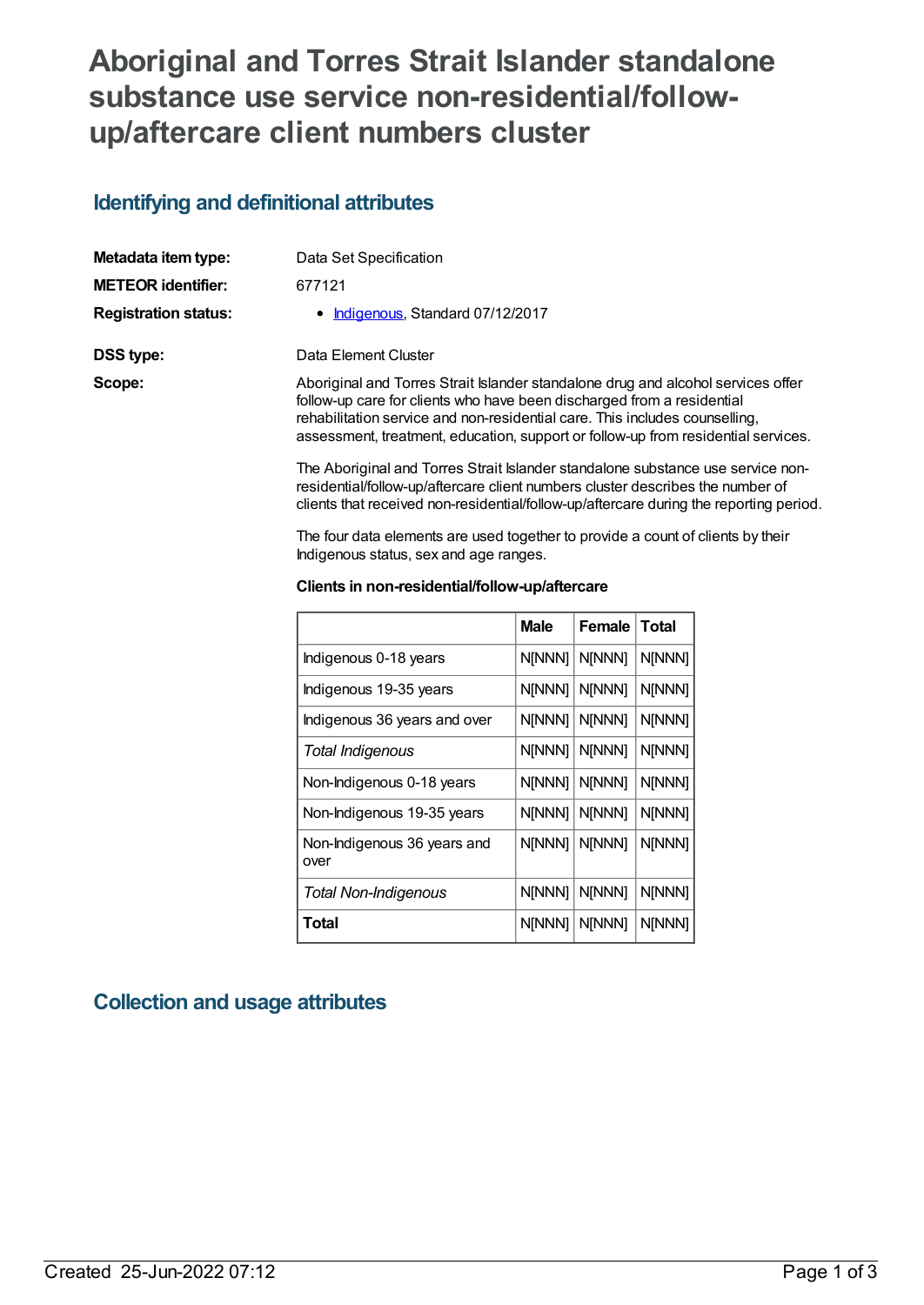| Guide for use:                         | Each person is only counted once, no matter how many times that they were<br>admitted into residential care during the year.                                                                                                                                                                                                                                                                                                                                                                                              |
|----------------------------------------|---------------------------------------------------------------------------------------------------------------------------------------------------------------------------------------------------------------------------------------------------------------------------------------------------------------------------------------------------------------------------------------------------------------------------------------------------------------------------------------------------------------------------|
|                                        | Includes:                                                                                                                                                                                                                                                                                                                                                                                                                                                                                                                 |
|                                        | • clients who received non-residential care in the form of counselling,<br>assessment, treatment, education, support and/or home visits<br>• clients who received follow-up after discharge from residential services<br>• clients who received family/relationship counselling (for people who were<br>officially clients of the service, i.e. they have their own file)<br>• clients who received Mobile Assistance Patrol/night patrol clients who were<br>taken to a sober-up shelter run by another service.         |
|                                        | Excludes:                                                                                                                                                                                                                                                                                                                                                                                                                                                                                                                 |
|                                        | • residential clients unless they also received non-residential care such as<br>telephone follow-up after discharge<br>• clients who only attended groups and did not receive individual care<br>• Mobile Assistance Patrol/night patrol clients who were taken to a your sober-<br>up shelter.                                                                                                                                                                                                                           |
| <b>Collection methods:</b>             | The Aboriginal and Torres Strait Islander standalone substance use service is<br>required to provide numbers of male, female and total clients in non-<br>residential/follow-up/aftercare by Indigenous status and age group (0-18, 19-35<br>and 36 years and over), as detailed in the Scope, Clients in non-residential /follow-<br>up/aftercare table. The total Indigenous and non-Indigenous clients may include<br>unknown or not reported sex. Total sex may include unknown or not reported<br>Indigenous status. |
| <b>Source and reference attributes</b> |                                                                                                                                                                                                                                                                                                                                                                                                                                                                                                                           |

| <b>Submitting organisation:</b> | Australian Institute of Health and Welfare |
|---------------------------------|--------------------------------------------|

#### **Relational attributes**

| Related metadata<br>references:                             | Supersedes Aboriginal and Torres Strait Islander standalone substance use<br>services non-residential/follow-up/aftercare client numbers cluster |  |
|-------------------------------------------------------------|--------------------------------------------------------------------------------------------------------------------------------------------------|--|
|                                                             | • Indigenous, Superseded 07/12/2017                                                                                                              |  |
| <b>Implementation in Data Set</b><br><b>Specifications:</b> | Aboriginal and Torres Strait Islander standalone substance use services DSS<br>Indigenous, Standard 07/12/2017                                   |  |
|                                                             | Implementation start date: 01/07/2011                                                                                                            |  |
|                                                             | Implementation end date: 30/06/2012                                                                                                              |  |

## **Metadata items in this Data Set Specification** Show more detail